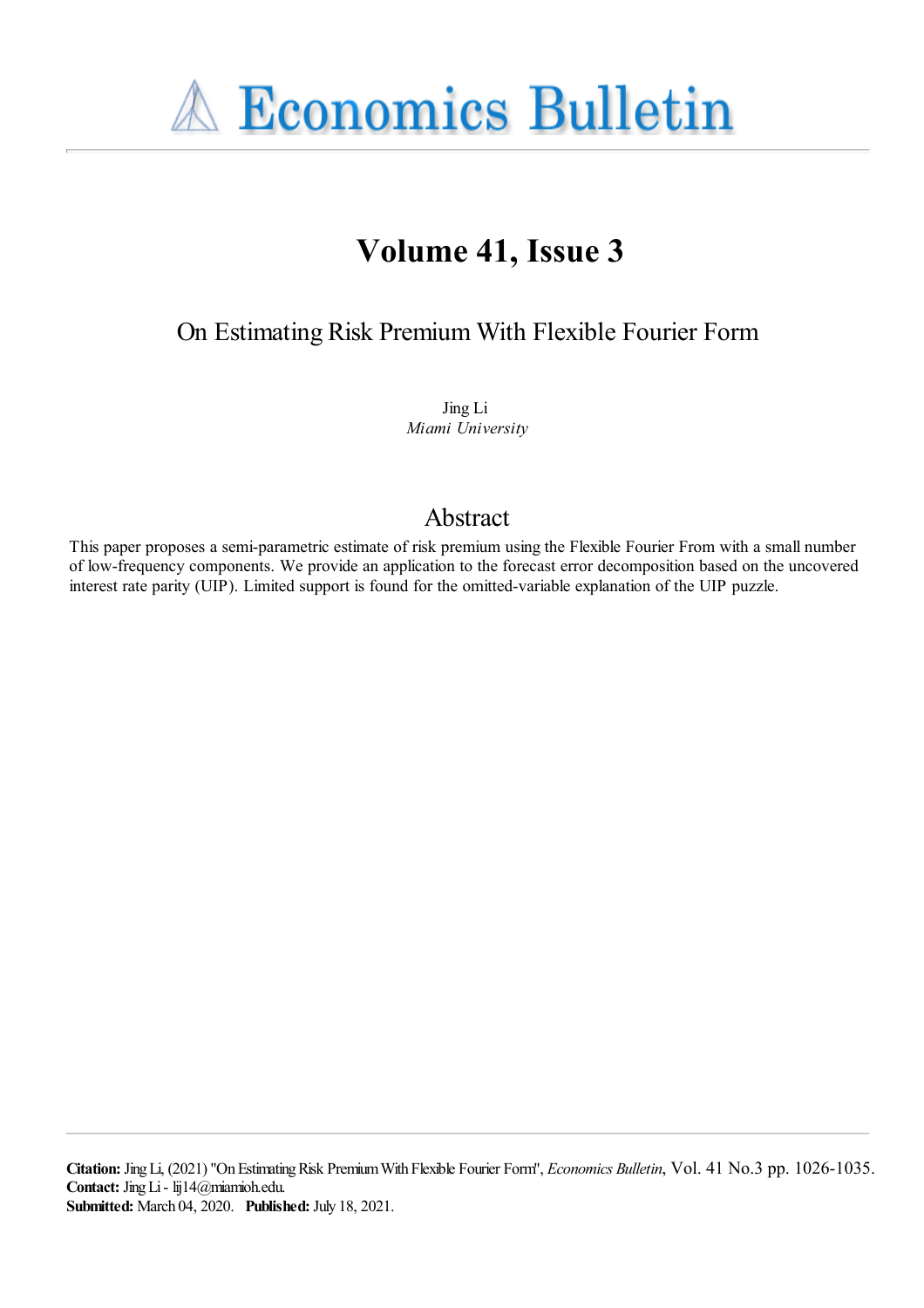#### Section 1. Introduction

The Flexible Fourier Form of Gallant (1981) has been applied to account for structural breaks, parameter instability and nonlinearity, see Becker et al. (2004), Enders and Lee (2012), Enders and Holt (2012), Enders and Li (2015) and Enders and Li (2018) for instance. This paper makes a contribution to the literature by proposing a simple Fourier estimate of risk premium, in an attempt to verify Fama (1984)'s hypothesis that the uncovered interest rate parity (UIP) puzzle can be explained by the omission of risk premium in the regressionbased test for UIP.

Using Fourier form or trigonometric functions is motivated by the smoothness of risk premium. For instance, consider a structural model of risk premium in the foreign exchange market

$$
E(\theta_t|\Omega_t) = \frac{\text{cov}\left(\frac{u'(c_{t+1})}{p_{t+1}}\frac{p_t}{u'(c_t)}, \frac{S_{t+1}-S_t}{S_t} \mid \Omega_t\right)}{-E\left(\frac{u'(c_{t+1})}{p_{t+1}}\frac{p_t}{u'(c_t)} \mid \Omega_t\right)}
$$
(1)

where  $\theta_t$  denotes the risk premium, u' is the first order derivative of utility function,  $c_t$  is consumption,  $p_t$  is domestic currency price of consumption good,  $S_t$  is spot exchange rate defined as the domestic currency price of one unit of foreign currency, and  $\Omega_t$  is information set. Equation (1) is basically the first order condition of a generalized Lucas (1978) intertemporal asset pricing model, see Mark (1985) for its derivation.

For our purpose, it suffices to note that the smoothness of risk premium stems from consumption smoothing  $c_t \approx c_{t+1}$ , sticky price  $p_t \approx p_{t+1}$ , and time-invariant utility function in (1). In the extreme case where price and consumption are fixed, covariance in the numerator becomes a constant of zero. Even if there may be heterogeneity in personal utility and information set, the central limit theorem is able to add another layer of smoothness at the aggregate level.

Restrictive assumptions such as the form of utility function are required<sup>1</sup> in order to obtain a parametric or "structural form" estimate of risk premium based on (1). For the sake of robustness and computational easiness, this paper advocates a semiparametric or "reduced-form" estimate of risk premium by applying the Fourier form to the Fama regression forecast error with the UIP imposed.

The economic literature on risk premium is vast, see Arnould and Nichols (1983), Mehra and Prescott (1988), and Hess and Kamara (2005) for discussion about risk premium of wage, equity, and interest rate. The proposed methodology can be applied to those topics provided that the risk premium is smooth. Other approaches of estimating the risk premium can be found in Linton and Perron (2003) and Collot and Hemauer (2021). This paper distinguishes itself by using the Flexible Fourier Form.

<sup>1</sup>For instance, the Constant Relative Risk Aversion (CRRA) utility function is commonly used.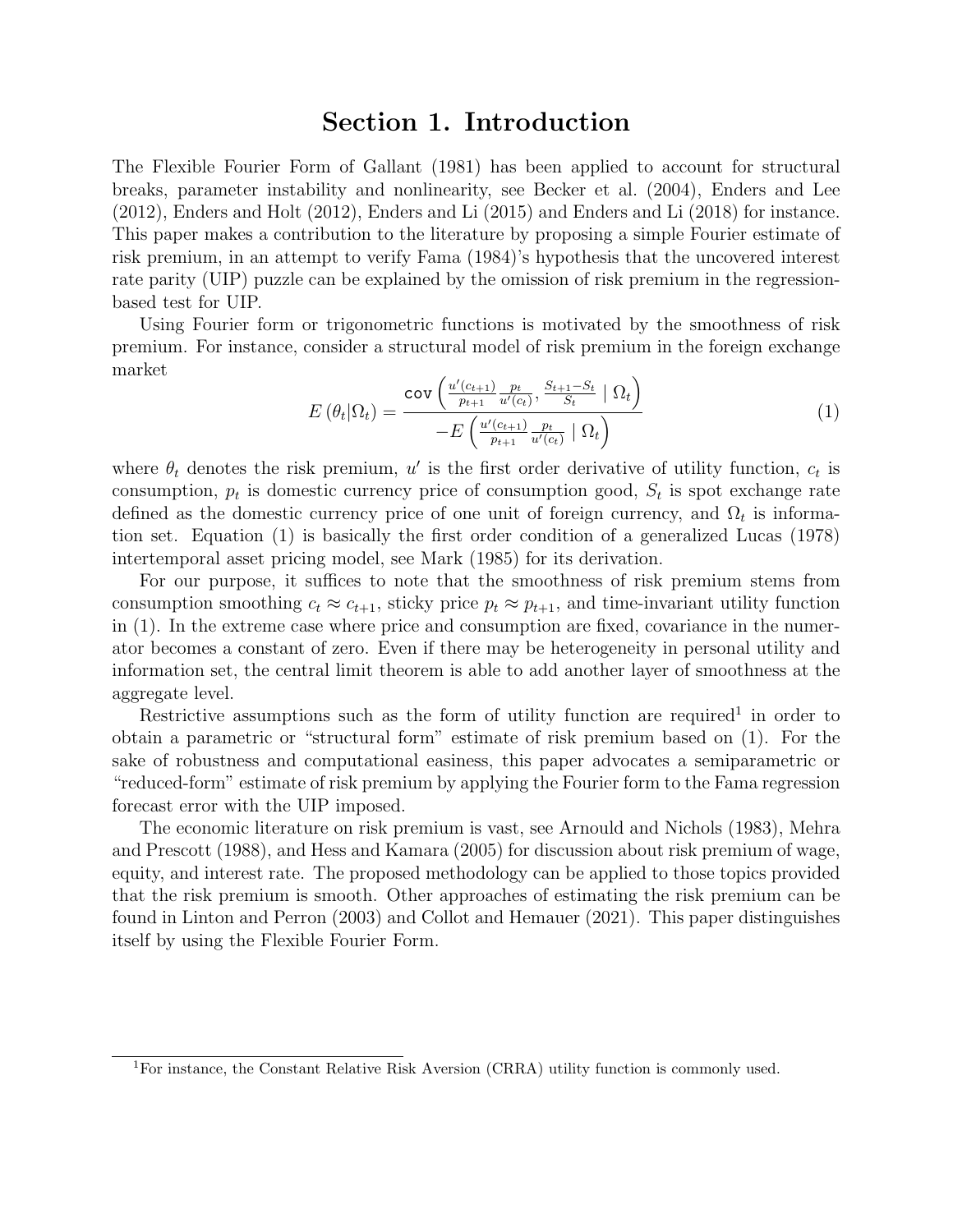### Section 2. Flexible Fourier Form

Let  $u_t = \theta_t + e_t$  be a time series consisting of risk premium  $\theta_t$  and idiosyncratic error  $e_t$ . This paper considers approximating unobserved  $\theta_t$  with its Flexible Fourier Form (FFF)

$$
u_t = FFF_t + \hat{e}_t \tag{2}
$$

$$
FFF_t = \mu + \sum_{k=1}^p \alpha_k \cos(2\pi kt/n) + \sum_{k=1}^p \beta_k \sin(2\pi kt/n)
$$
 (3)

where k is index for frequency, p is the number of frequencies, and n is sample size. When  $p = 0$ , the risk premium is assumed to be constant. With rising p we can allow for an increasingly complex pattern in risk premium. When  $p = n/2$ , the Fourier approximation is perfect for any absolutely integrable function, see Gallant (1981) for details. In light of the parsimony principle, this paper chooses the maximum value of  $p = 4$ . The coefficients  $\alpha_k$ and  $\beta_k$  are obtained by regressing  $u_t$  onto sin and cos regressors. By construction, the FFF is a data-driven and endogenous approach of estimating the unknown risk premium. The Fourier series is able to yield a global approximation as long as the risk premium is bounded, and FFF works especially well when the risk premium is smooth.

We use simulation to illustrate in Figure 1 the performance of FFF approximation. The data are generated using a linear combination of Logistic Smooth Transition Autoregressive (LSTAR) models

$$
y_t = \sum_{j=1}^m d_j (1 + \exp(-\gamma_j(t - \lambda_j n)))^{-1}, \quad (t = 1, ..., n)
$$
 (4)

where  $\lambda$  determines the location of transition, and  $\gamma$  controls the smoothness of transition. For instance, in panel A we set  $m = 2$ ,  $d_1 = 0.2$ ,  $\gamma_1 = -0.15$ ,  $\lambda_1 = 0.25$ ,  $d_2 = 0.3$ ,  $\gamma_2 = 0.05$ ,  $\lambda_2 = 0.7$ ,  $n = 200$ . In each panel the solid line represents  $y_t$  series; the dot line is the fitted value after using two frequencies and regressing  $y_t$  onto  $\cos(2\pi t/n), \sin(2\pi t/n)$ ,  $\cos(4\pi t/n)$ , and  $\sin(4\pi t/n)$ ; the dash line is the fitted value with  $\cos(6\pi t/n)$  and  $\sin(6\pi t/n)$  being added.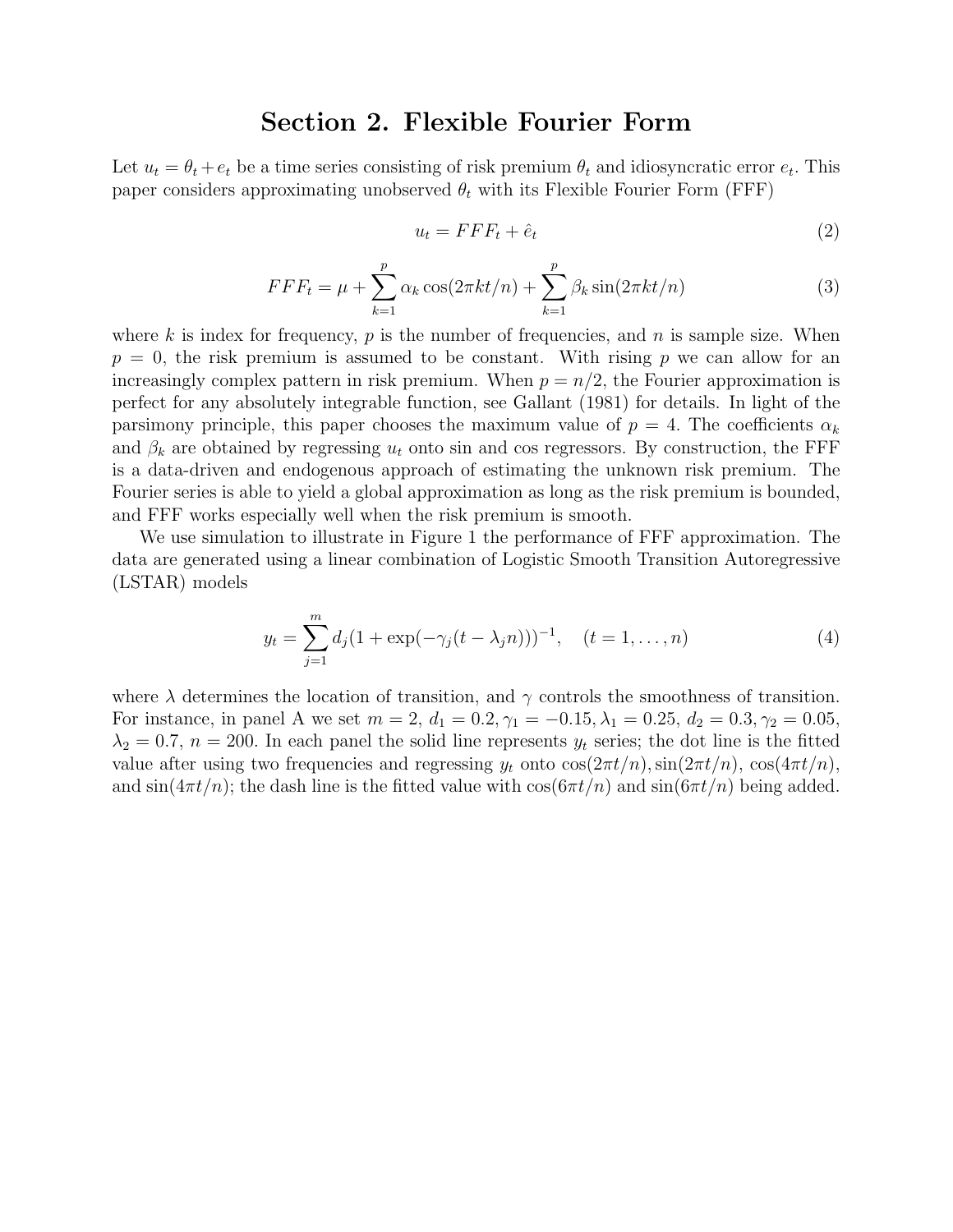

**Figure 1: FFF Approximation of Smooth Functions**

Figure 1 clearly shows that the FFF is able to approximate a smooth target reasonably well, and more frequencies improve the fit. In panel D, for instance, the adjusted R squared changes from 0.81 to 0.91 after the third frequency is included in the FFF.

### Section 3. Fourier Estimate of Risk Premium

Let  $ID_t$  denote the home minus foreign nominal interest rate differential, and  $\Delta s_{t+1}$  =  $\log S_{t+1}$  –  $\log S_t$  be the one-period change in log spot exchange rate defined as US dollars per one foreign currency. We are interested in the Fama regression

$$
\Delta s_{t+1} = \beta_0 + \beta_1 I D_t + u_t \tag{5}
$$

and testing the UIP hypothesis

$$
H_0: \beta_1 = 1. \tag{6}
$$

Fama (1984) hypothesizes that the error term  $u_t$  in (5) includes risk premium, which can be correlated with the interest differential and result in a biased estimate of  $\hat{\beta}_1$ . That is the omitted-variable explanation of the UIP puzzle—the historical data tend to reject (6) even if it is true. It is challenging to empirically verify Fama's theory since the risk premium is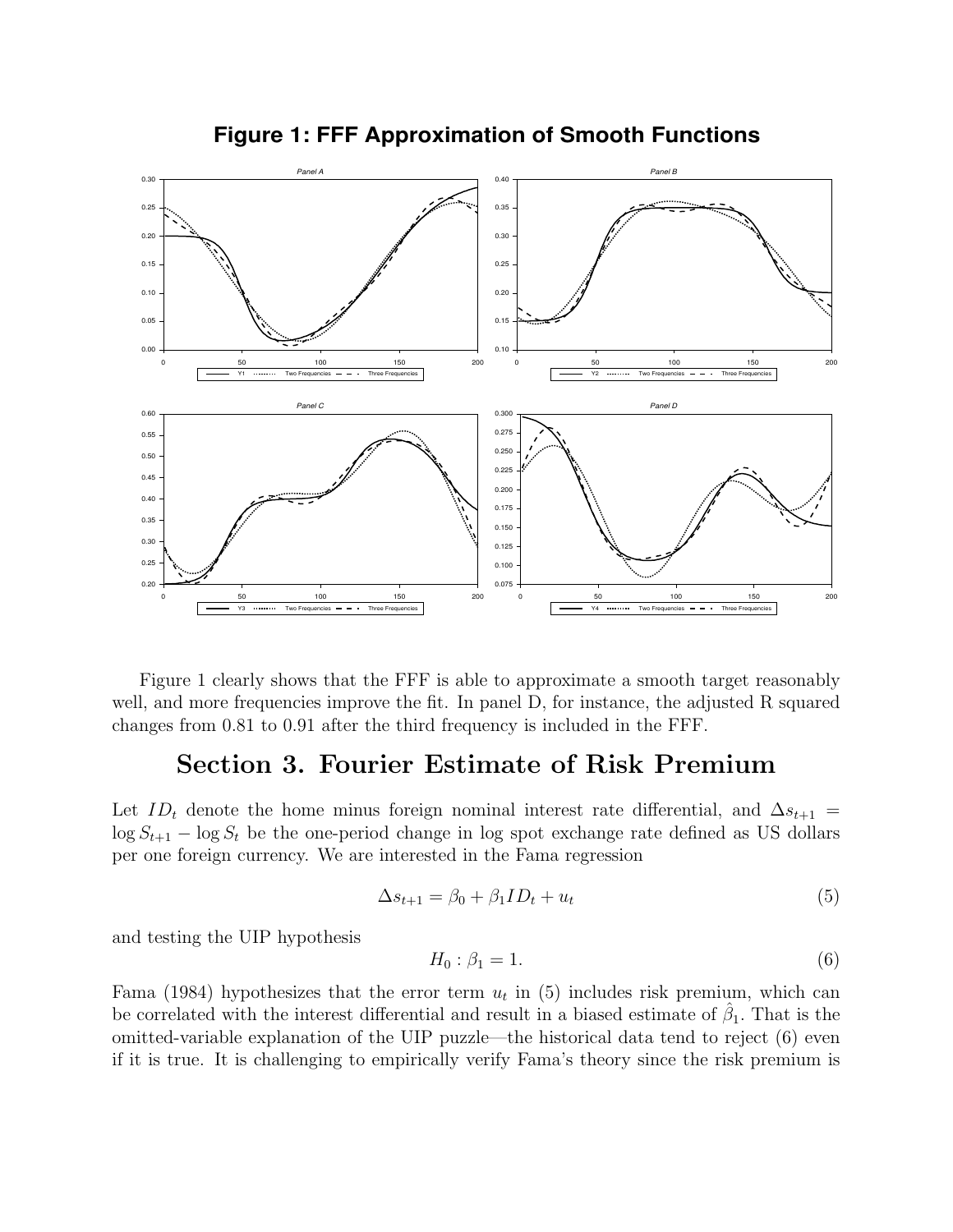not directly observed. Nevertheless, this paper provides a solution by looking at (5) from a different angle—we impose the UIP condition  $\beta_1 = 1$  and treat (5) as a forecast error decomposition of the change in log exchange rate

$$
\Delta s_{t+1} = ID_t + u_t \tag{7}
$$

$$
u_t = \theta_t + e_t \tag{8}
$$

where  $\beta_0$  is absorbed in  $\theta_t$ . Decomposition (7) states that the interest differential  $ID_t$  is the part of exchange rate movement explained by the UIP, whereas  $u_t$  is the unexplained part or forecast error. Moreover, (8) divides the composite forecast error  $u_t$  into the risk premium  $\theta_t$ and an idiosyncratic error term  $e_t$ . Now it is straightforward to obtain the Fourier estimate of risk premium: first,  $u_t$  is computed as  $u_t = \Delta s_{t+1} - ID_t$ ; then the FFF given by (2) and (3) is applied to  $u_t$ .

### Section 4. Application

Monthly series are downloaded from FRED Economic Data, and the sample is from January 1974 to December 2020. To minimize the effect of government intervention, the nominal interest rates are 3-month Interbank Rates (percent per annum) in Australia, Canada, Switzerland, UK, and US. The spot exchange rates are US dollars per one foreign currency.

To duplicate the stylized fact reported in the literature<sup>2</sup>, Figure 2 plots  $\hat{\beta}_1$  in the Fama regression (5) after regressing 3-month change in log exchange rate onto the interest differential. Each window contains 60 or 5-year observations and every time we move the window forward by one observation. We see in all panels of Figure 2 the UIP hypothesis (6) is violated most of the time<sup>3</sup>. Note that the zero lower bound after 2008 adds volatility to  $\hat{\beta}_1$ thanks to the diminishing variation of the regressor in the Fama regression (5).

 ${}^{2}$ For instance, see Li et al. (2012), Lothian (2016), Ismailov and Rossi (2018) and Kumar (2019) for recent discussion about the UIP puzzle.

 ${}^{3}\beta_1 = 1$  is denoted by a horizontal line in Figure 2.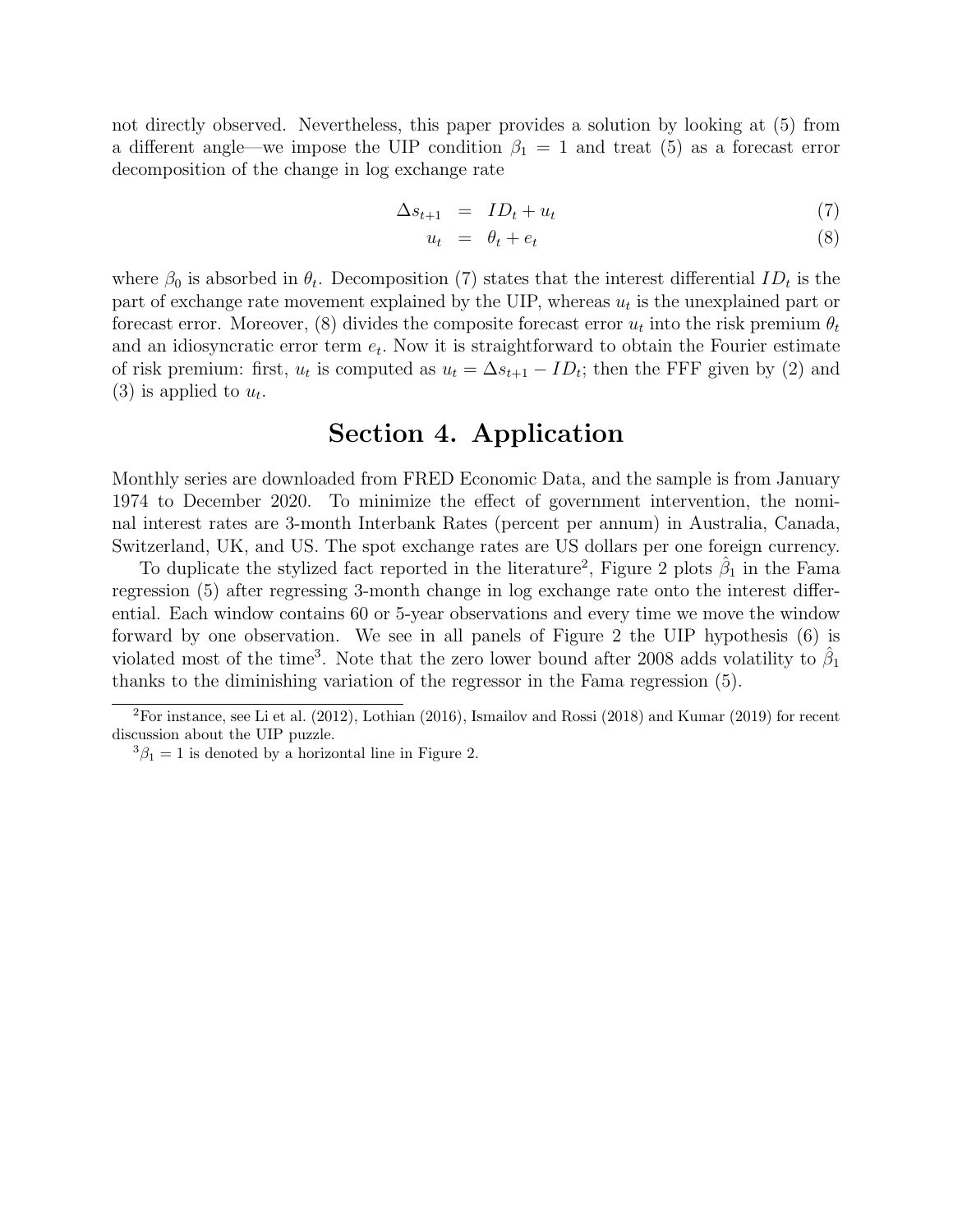

**Figure 2: Time-Varying Beta1**

Figure 3 plots the composite forecast error  $u_t = \Delta s_{t+1} - ID_t$ , and the Fourier estimate of the risk premium using four frequencies  $p = 4$  in (3). We find evidences for synchronization in the risk premium. For instance, there is a trough in the early 1980s followed by a peak around the early 1990s.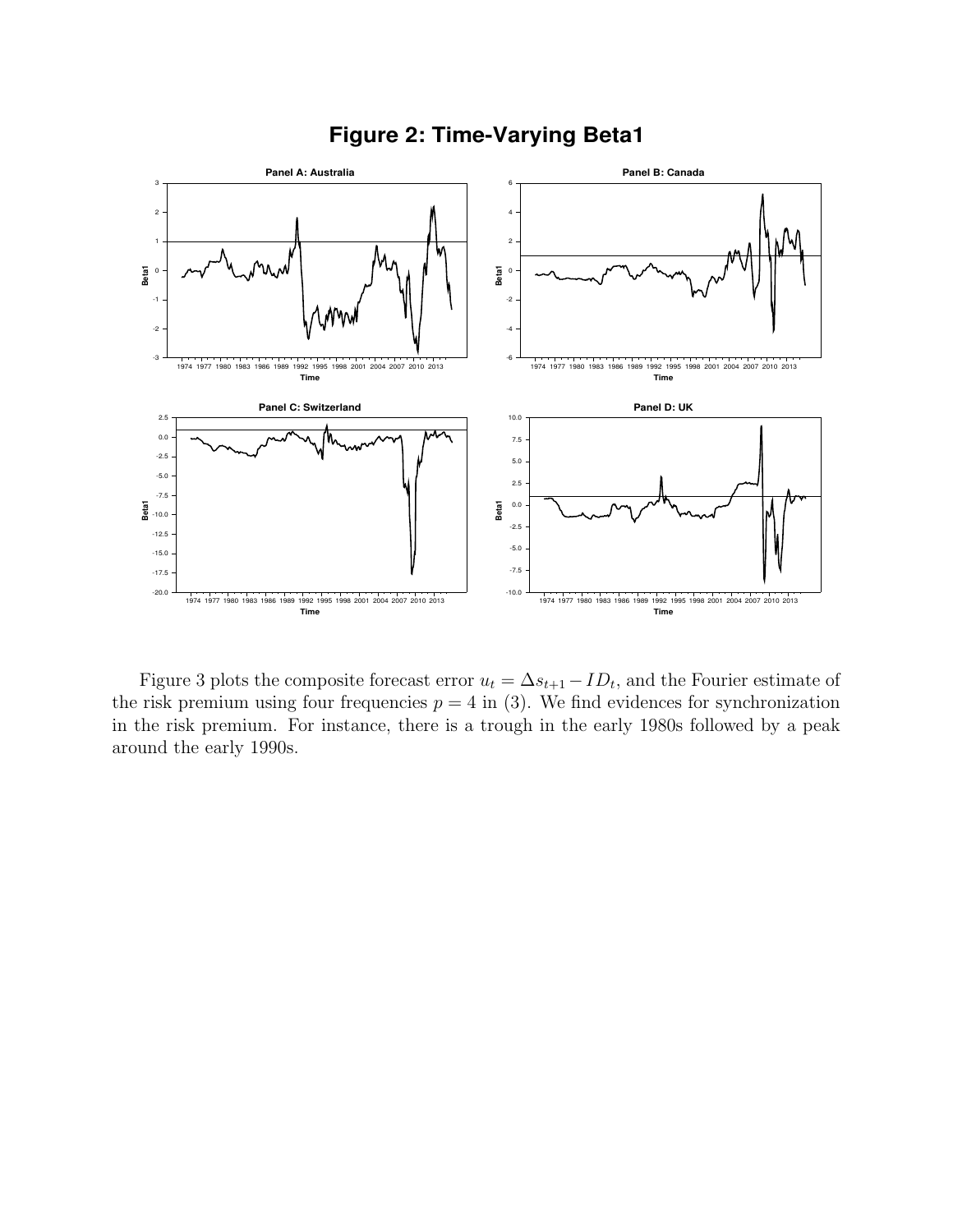

# **Figure 3: Forecast Error and Fourier Risk Premium**

For robustness check, Figure 4 compares the Fourier risk premium to the risk premium estimated by applying the Hodrick–Prescott (HP) filter to  $u_t$  with the default tuning parameter for monthly data  $\lambda = 144000$ . The key message from Figure 4 is that the Fourier estimate of risk premium is largely consistent with the HP estimate: the magnitudes of the peak and trough are similar, and more importantly, locations of turning points match well.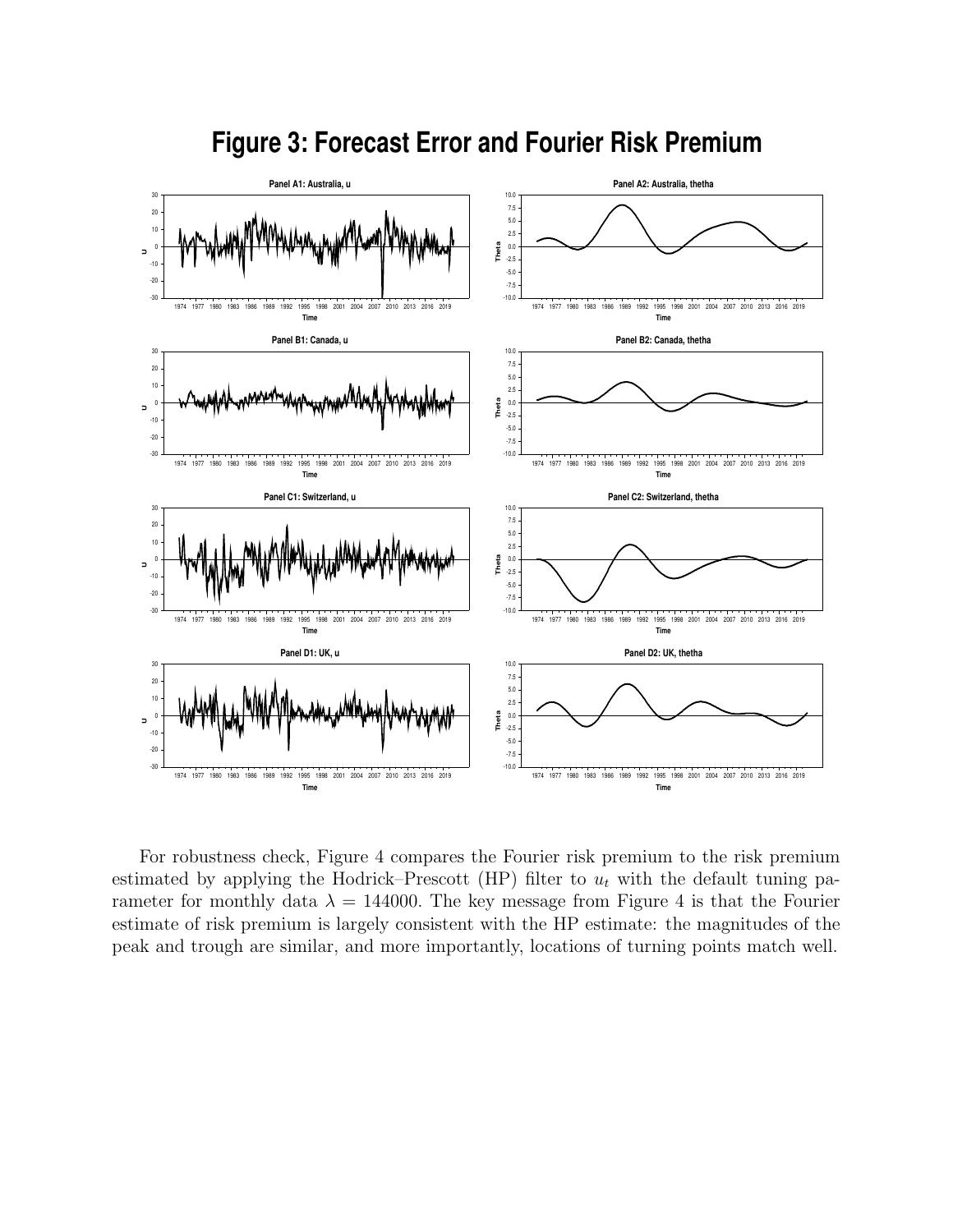

#### **Figure 4: FFF and HP Risk Premia**

After risk premium is estimated by the Fourier approximation and HP filter, it is straightforward to verify the omitted-variable explanation of UIP puzzle—we only need to compare the covariance between the estimated risk premium and interest differential to zero (to explain  $\hat{\beta}_1 < 1$ ), and the negative variance of interest differential (to explain  $\hat{\beta}_1 < 0$ ). Equivalently, we can run the following auxiliary regression using the Fourier and HP estimates of the risk premium as dependent variables:

$$
\hat{\theta}_{j,t} = \phi_0 + \phi_1 I D_t + \eta_t \qquad (j = \text{FFF}, \text{ HP})
$$
\n(9)

where  $\phi_1 = \frac{\text{cov}(\hat{\theta}_{j,t},ID_t)}{\text{var}(ID_t)}$  $\frac{\partial v(\sigma_{j,t}, D_t)}{\partial \text{var}(ID_t)}$ . It follows that the slope coefficient  $\phi_1$  is negative if the covariance in the numerator is negative; while  $\phi_1$  is less than  $-1$  if the covariance is less than the negative variance of  $ID_t$ . Figure 5 plots  $\hat{\phi}_1$  using the same rolling windows as Figure 2. We find that a majority of  $\hat{\phi}_1$  are negative, supporting Fama's explanation of  $\hat{\beta}_1$  < 1. Nevertheless, the evidence for Fama's explanation of  $\hat{\beta}_1 < 0$  is not as strong as the explanation for  $\hat{\beta}_1 < 1$  (see Panel B, Canada, in particular).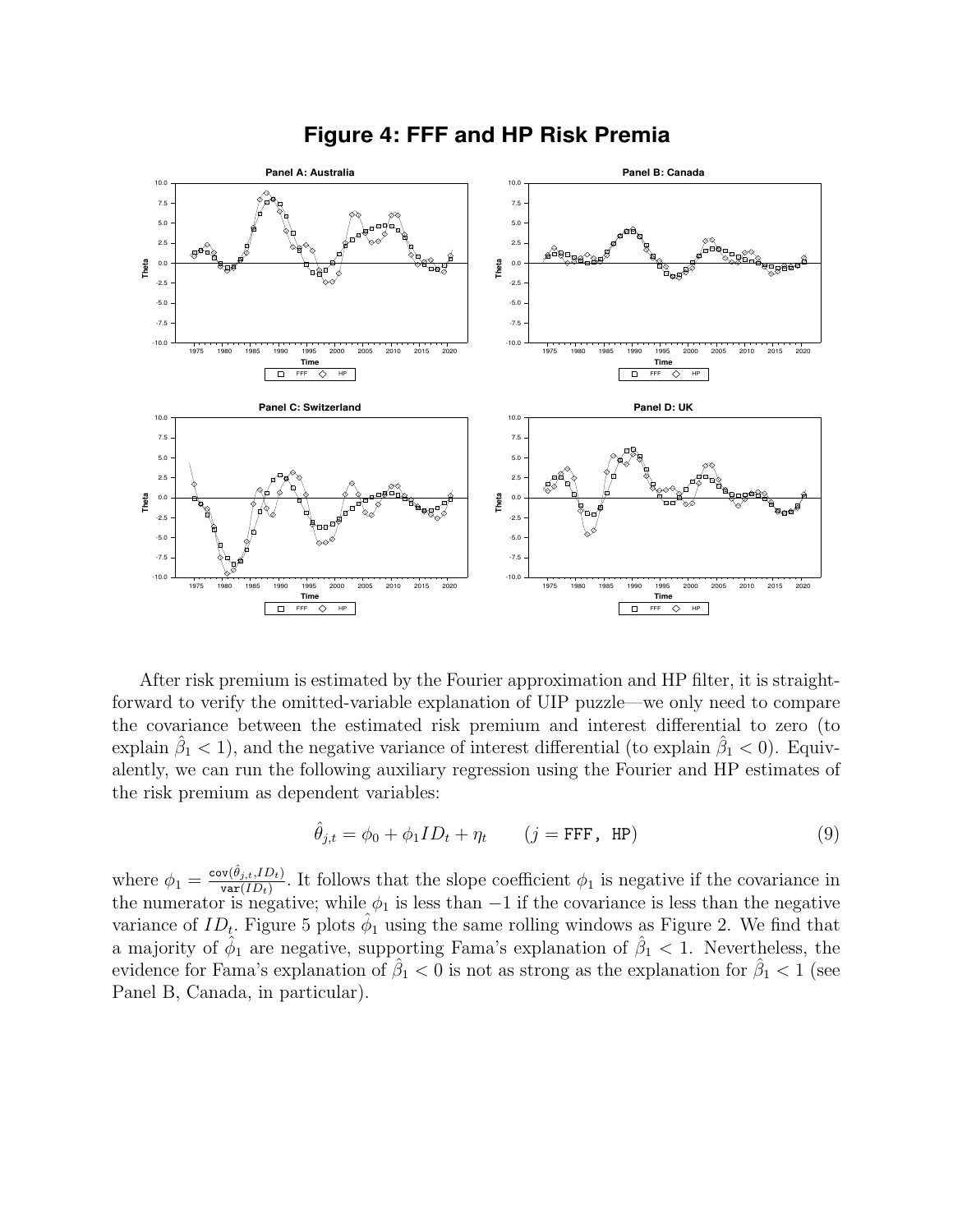

### **Figure 5: Verifying Fama's Hypothesis**

# Section 5. Conclusion

The main contribution of this study is advocating a semi-parametric approach of estimating the risk premium based on the Flexible Fourier Form. The proposed methodology can be applied provided that the risk premium is smooth. We use the estimated risk premium to directly test the theory of Fama (1984) that the omission of risk premium can explain the uncovered interest parity puzzle. The covariance between the interest differential and the estimated risk premium is found to be mostly negative, which explains why the Fama beta coefficient is usually less than unity. However, there is less compelling evidence of the covariance being less than the negative variance of interest differential, which is needed to explain why the Fama coefficient is sometimes negative.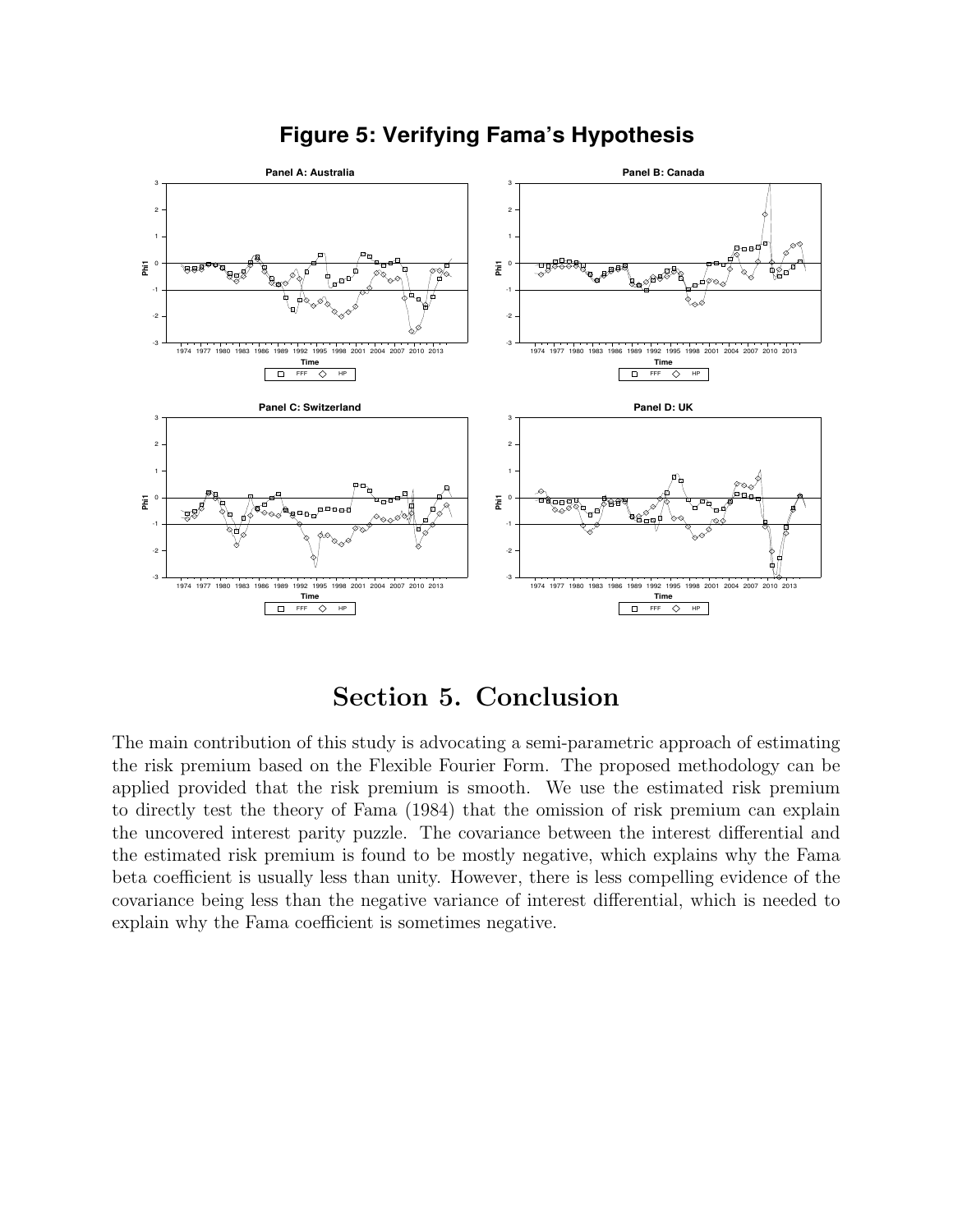## References

- Arnould, R.J. and Nichols, L.M. (1983) "Wage-risk premiums and workers' compensation: a refinement of estimates of compensating wage differential". Journal of Political Economy 91, 332–340.
- Becker, R., Enders, W. and Hurn, S. (2004) "A general test for time dependence in parameters". Journal of Applied Econometrics 19, 899–906.
- Collot, S. and Hemauer, T. (2021) "A literature review of new methods in empirical asset pricing: omitted-variable and errors-in-variable bias". Financial Markets and Portfolio Management 35, 77–100.
- Enders, W. and Holt, M. (2012) "Sharp breaks or smooth shifts? an investigation of the evolution of primary commodity prices". American Journal of Agricultural Economics 94, 659–673.
- Enders, W. and Lee, J.S. (2012) "A unit root test using a Fourier series to approximate smooth breaks". Oxford Bulletin of Economics and Statistics 74, 574–599.
- Enders, W. and Li, J. (2015) "Trend-cycle decomposition allowing for multiple smooth structural breaks in the trend of US real GDP". Journal of Macroeconomics 44, 71–81.
- Enders, W. and Li, J. (2018) "Flexible Fourier form for volatility breaks". Studies in Nonlinear Dynamics & Econometrics 22, 1–19.
- Fama, E.F. (1984) "Forward and spot exchange rates". Journal of Monetary Economics 36, 697–703.
- Gallant, R.A. (1981) "On the bias in flexible functional forms and an essentially unbiased form: The Fourier flexible form". Journal of Econometrics 15, 211–244.
- Hess, A.C. and Kamara, A. (2005) "Conditional time-varying interest rate risk premium: Evidence from the treasury bill futures market". Journal of Money, Credit and Banking , 679–698.
- Ismailov, A. and Rossi, B. (2018) "Uncertainty and deviations from uncovered interest rate parity". Journal of International Money and Finance 88, 242–259.
- Kumar, S. (2019) "Does risk premium help uncover the uncovered interest parity failure?" Journal of International Financial Markets, Institutions and Money 63, 101–135.
- Li, D., Ghoshray, A. and Morley, B. (2012) "Measuring the risk premium in uncovered interest parity using the component GARCH-M model". International Review of Economics & Finance 24, 167–176.